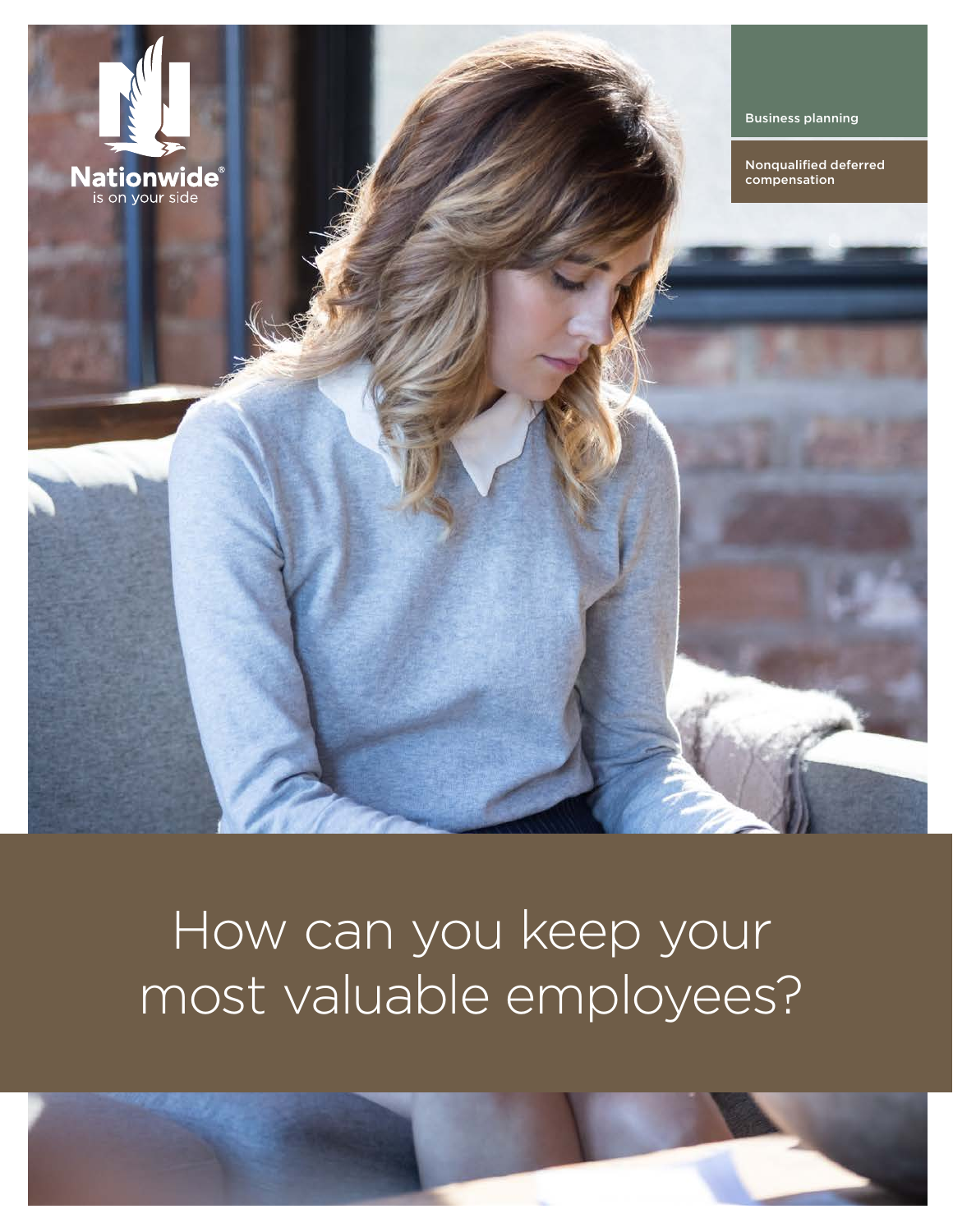

# Add life to your business

You built your company from the ground up, and your employees have been with you every step of the way. So how do you help make sure they continue working for you — and not your competition?

# Show them their true value with a nonqualified deferred

compensation plan using life insurance.

Be sure to choose a product that meets long-term life insurance needs, especially if personal situations change — for example, marriage, birth of a child or job promotion. Weigh objectives, time horizon and risk tolerance, as well as any associated costs, before investing. Market volatility can lead to the need for additional premium in the policy. Variable life insurance has fees and charges that include underlying fund expenses and costs that vary with sex, health, age and tobacco use. Riders that customize a policy to fit individual needs usually carry an additional charge.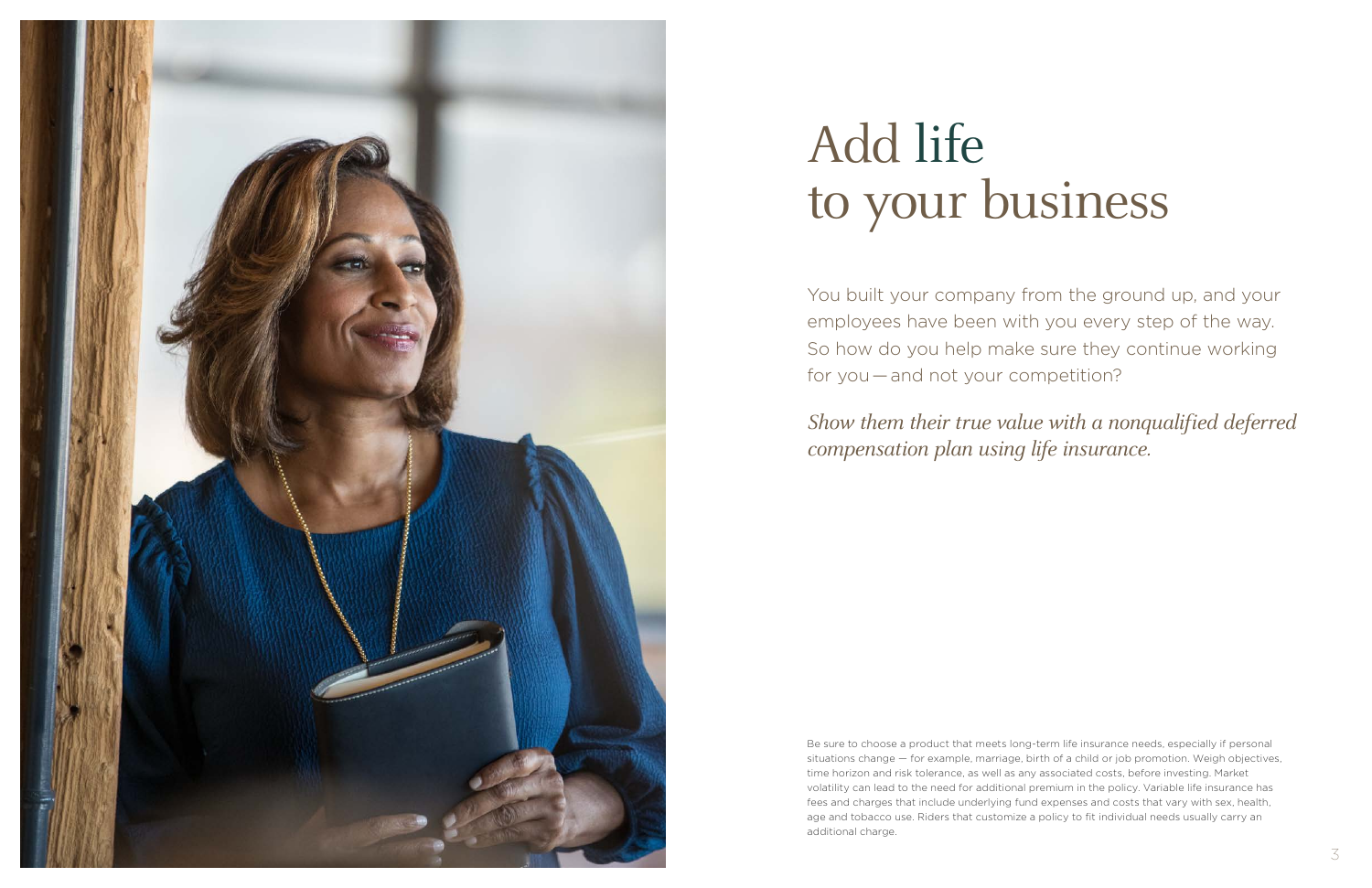## Recruit, reward and retain

## **How it works**

For many people, the savings offered by qualified plans alone may not provide enough funds to maintain their current standard of living in retirement. But nonqualified deferred compensation plans funded with life insurance can be used to help key employees supplement their retirement income — providing an excellent tool to help you recruit, reward and retain key talent.



With nonqualified deferred compensation plans, the employer gives a key employee or group of key employees the ability to defer some of their salary and bonus compensation on a pretax basis. There are no formal funding vehicles required for these plans. But, for the purposes of this brochure, we'll assume corporate-owned life insurance as the funding vehicle because of the tax advantages it can offer.

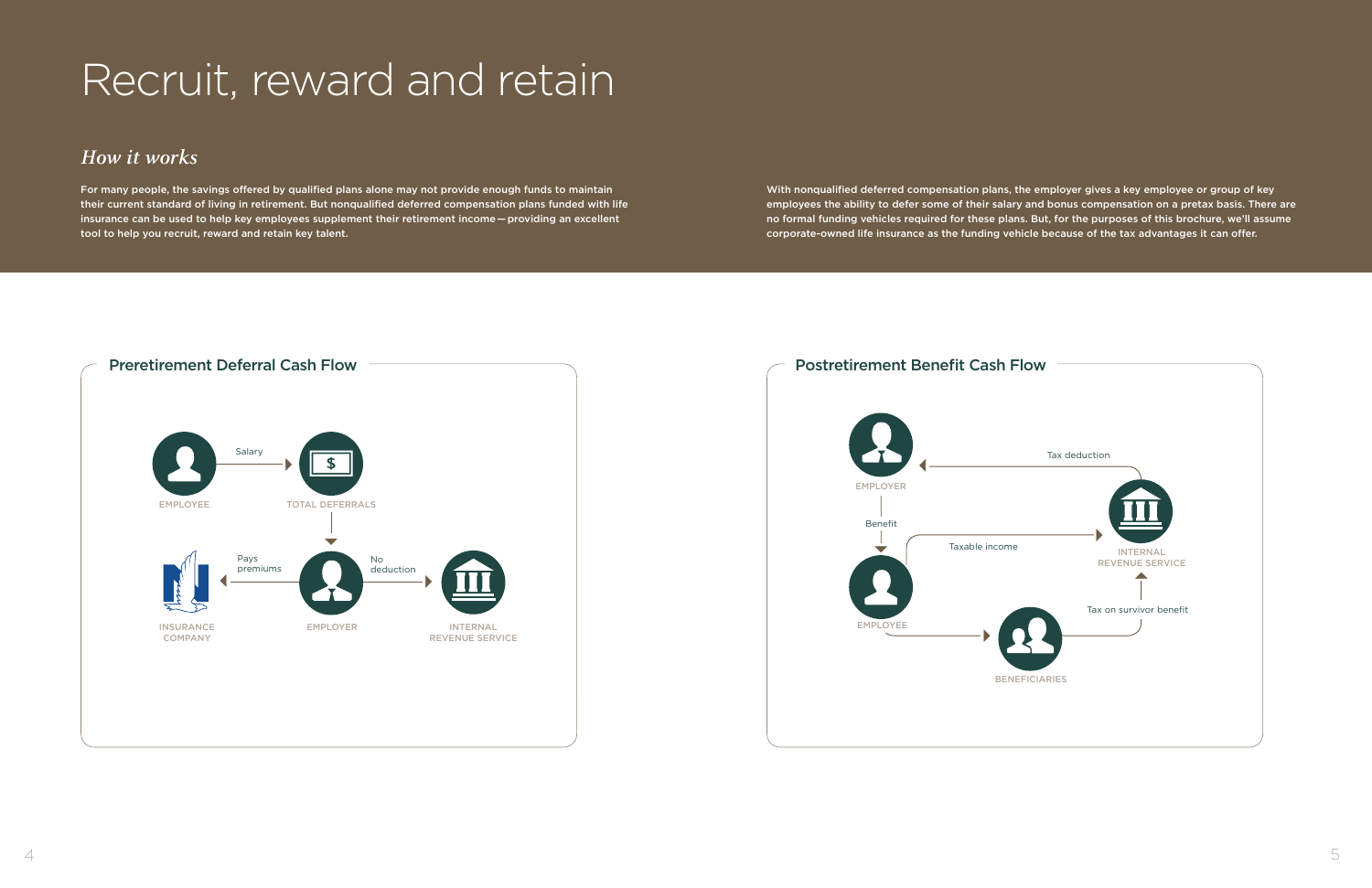

Make a commitment to your valued employees for the long term — reward them for their stake in the future success of your business through a nonqualified deferred compensation plan.

### Potential benefits include:

- A tool to recruit and retain valued employees
- Less administration and fewer funding requirements than traditional qualified plans
- Flexibility to select who receives benefits, when they receive them and how much they receive, unlike qualified plans
- The option for premiums to be paid by the business, the valued employee or both
- A tax deduction when an employee receives distributions from the plan
- The ability to use the death benefit from the life insurance funding as a cost-recovery mechanism

### Possible drawbacks include:

- No immediate tax deductions
- A plan document and ongoing administration are required

Depending on the structure, these types of plans can be complex as far as legal issues and taxes are concerned. Be sure to consult your legal and/or tax advisors for answers to any questions you have. Nationwide® and its representatives do not provide legal or tax advice.



For your valued employees

By rewarding valued employees with a nonqualified deferred compensation plan, your business gains loyalty and productivity.

### Potential benefits include:

- Recognition of key employees' contributions to your business
- Pretax salary deferrals
- Tax-deferred growth on earnings
- A supplemental source of retirement income
- Unlimited employer and employee deferrals (as long as the plan document provides for them)
- A supplemental death benefit to the employee's successors if included in the plan's provisions

## Possible drawbacks include:

- Plan assets are subject to the claims of the employer's creditors
- Employer contributions are not required
- If funding with life insurance, the employee may be subject to the underwriting process and guidelines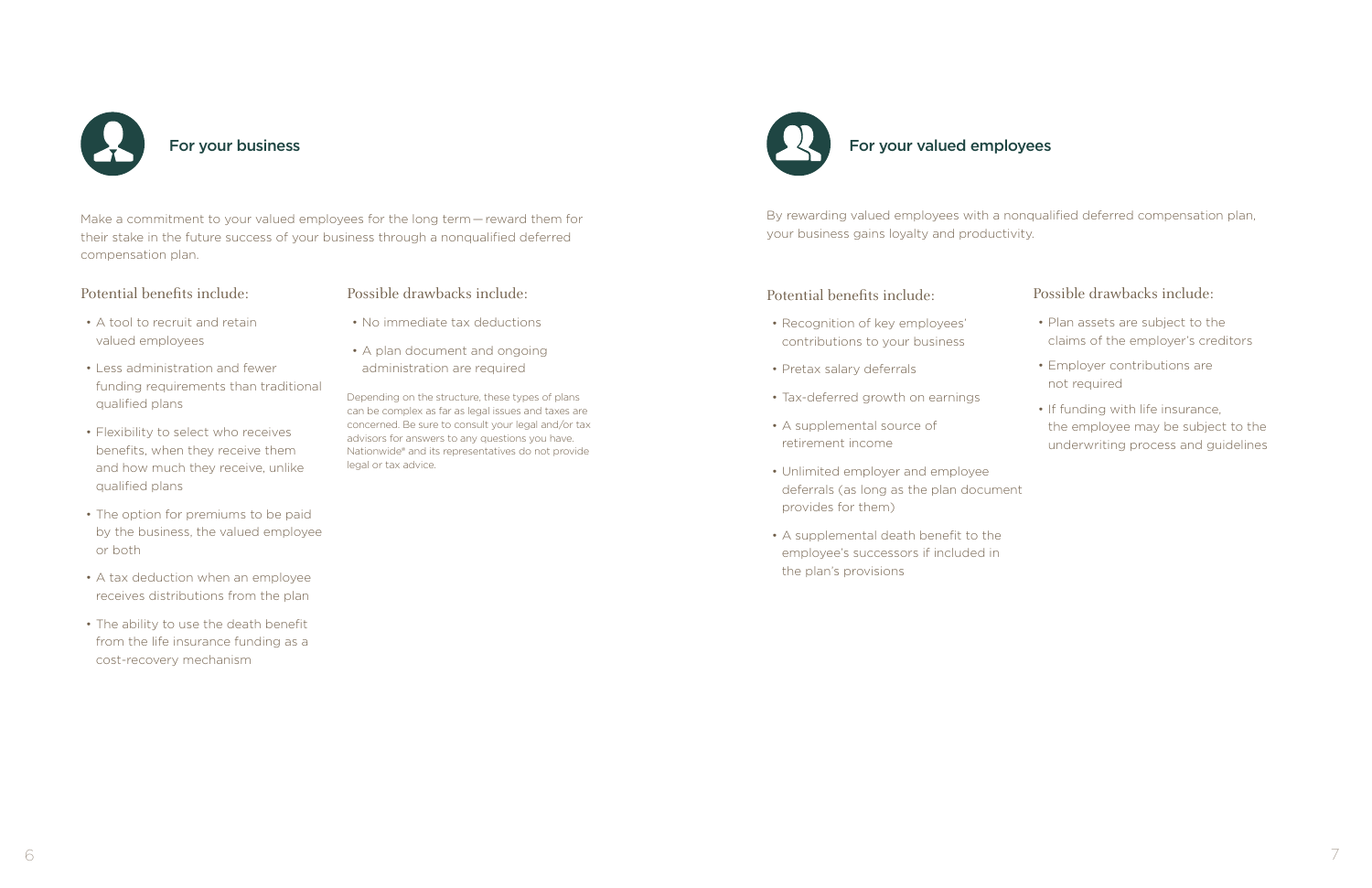

**COLORED COMPANY** 

they are meant to represent typical individuals in typical business situations. The following information is designed to demonstrate one possible solution for a complex problem. You should work carefully with your investment professional to determine the solution that best meets your specific needs and objectives.

### **Their story**

Joe and Gretchen, both in their early 50s, are the highly successful owners of JAG Marketing, the metropolitan area's largest marketing communications agency. Although they've worked hard for 20 years to build the business, they know a large part of their success is due to their seven account executives (AEs) who bring in new accounts and expertly handle current accounts. The AEs all have a tenure of at least a decade. Even though turnover has always been low, Joe and Gretchen recognize how competitive their industry is and want to ensure they don't lose any of their key talent.

JAG Marketing already provides an excellent benefits package, but Joe and Gretchen know that great benefits are commonplace at most of their competitor firms. They want an added advantage to help retain the AEs so crucial to the firm. JAG Marketing's success in recent years has also generated profits that they plan to reinvest into the business, but they have not yet decided exactly how to allocate the funds. They agree they should immediately discuss these issues with Scott, the firm's investment professional.

## **Their strategy**

After reviewing their concerns, Scott explains that retention is a key reason that companies implement nonqualified deferred compensation plans. And because the company could be adversely affected by the loss of any of the AEs, using life insurance policies to fund the plans may be just the strategy they need.

This plan allows them to pay scheduled benefits to select employees in exchange for future services to the firm. And because JAG Marketing will own the policies, they can control which employees receive benefits, how much they receive and when they'll receive them, unlike their qualified 401(k) plan.

Scott adds that if the plan is structured properly, the select employees could also make their own contributions into the plan. Also, if one of the covered employees passes away while with the firm, JAG Marketing can use the death benefits from the life insurance policy to recover costs or even to provide the employee's family with survivor benefits. They can also use the money to recruit replacement talent.

After some discussion, Joe and Gretchen decide that a nonqualified deferred compensation plan may be just what they need.

As you review this hypothetical example, please note that it is not intended to represent any specific client or client situation. The assumptions we've used are for illustrative purposes, and actual results may vary.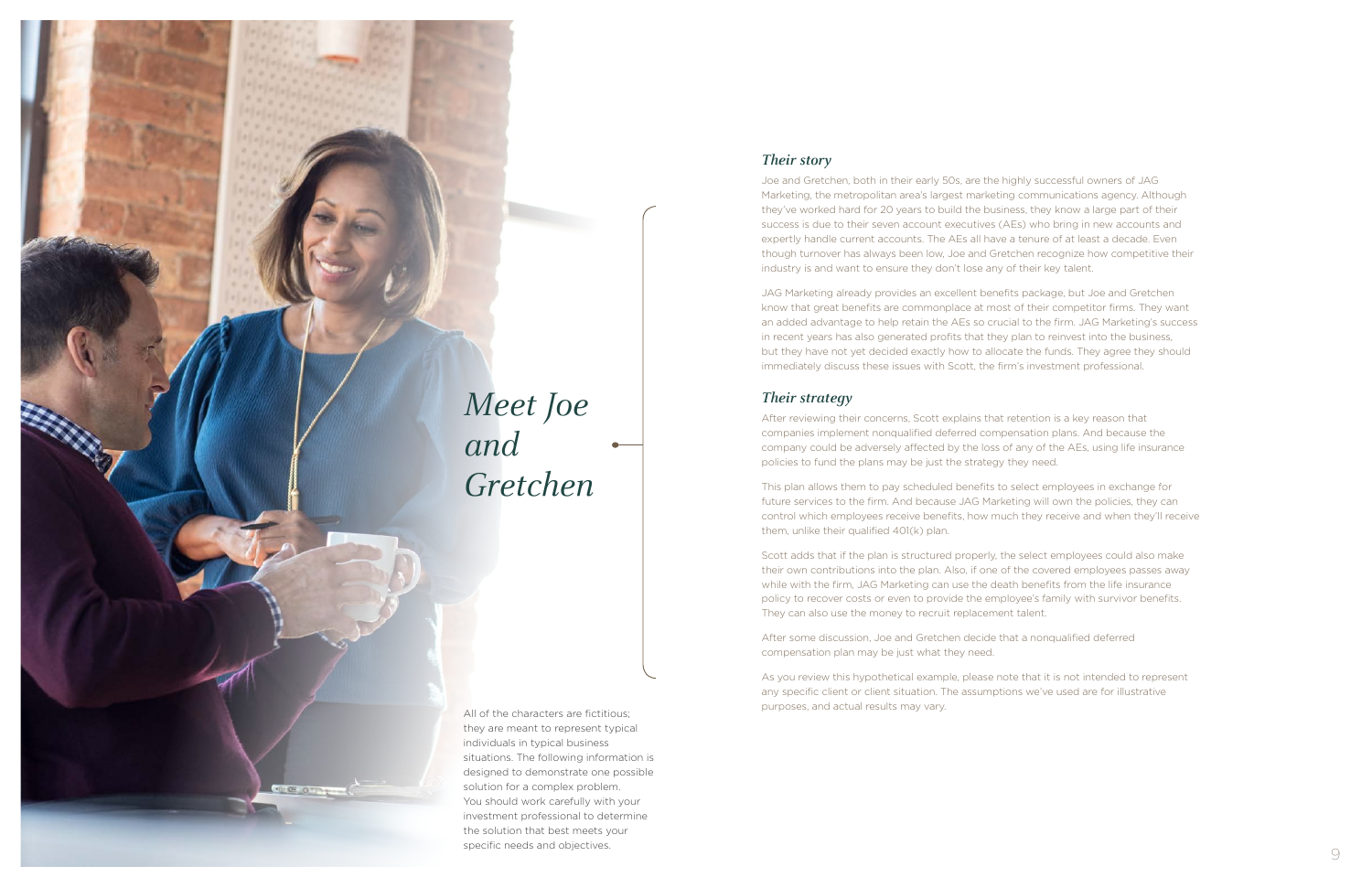## A few things you should keep in mind:

- This strategy neither guarantees returns nor insulates the policyowner from losses, including loss of principal
- If informally funded with corporate-owned life insurance (COLI), the death benefit is paid directly to the company
- The death benefit and any guarantees are subject to the claims-paying ability of the issuing insurance company
- Nationwide and its representatives do not give legal or tax advice; you should consult your legal or tax advisor for answers to specific tax questions
- Loans and partial withdrawals will reduce the death benefits payable to beneficiaries, and withdrawals above the available free amount will incur surrender charges
- Surrender charges vary by issue age, sex, underwriting rate class and product; these charges decline over time, so please see the prospectus for details
- Any investment purchased by the company for purposes of informal funding is a general asset of the company and may not be specifically tied to any executive benefit; any income received by the employee from the deferred compensation plan will be taxed as ordinary income at the time it is received; the company will receive a tax deduction when the executive receives distributions from the plan, not when income is deferred



**Call your investment professional today for more information on nonqualified deferred compensation plans, as well as any of these other business planning strategies:**

• Executive bonus plans and restrictive executive bonus

- Buy/sell agreements
- arrangements (REBAs)
- Insurance-based income solutions
- Key person insurance
- Split dollar plans